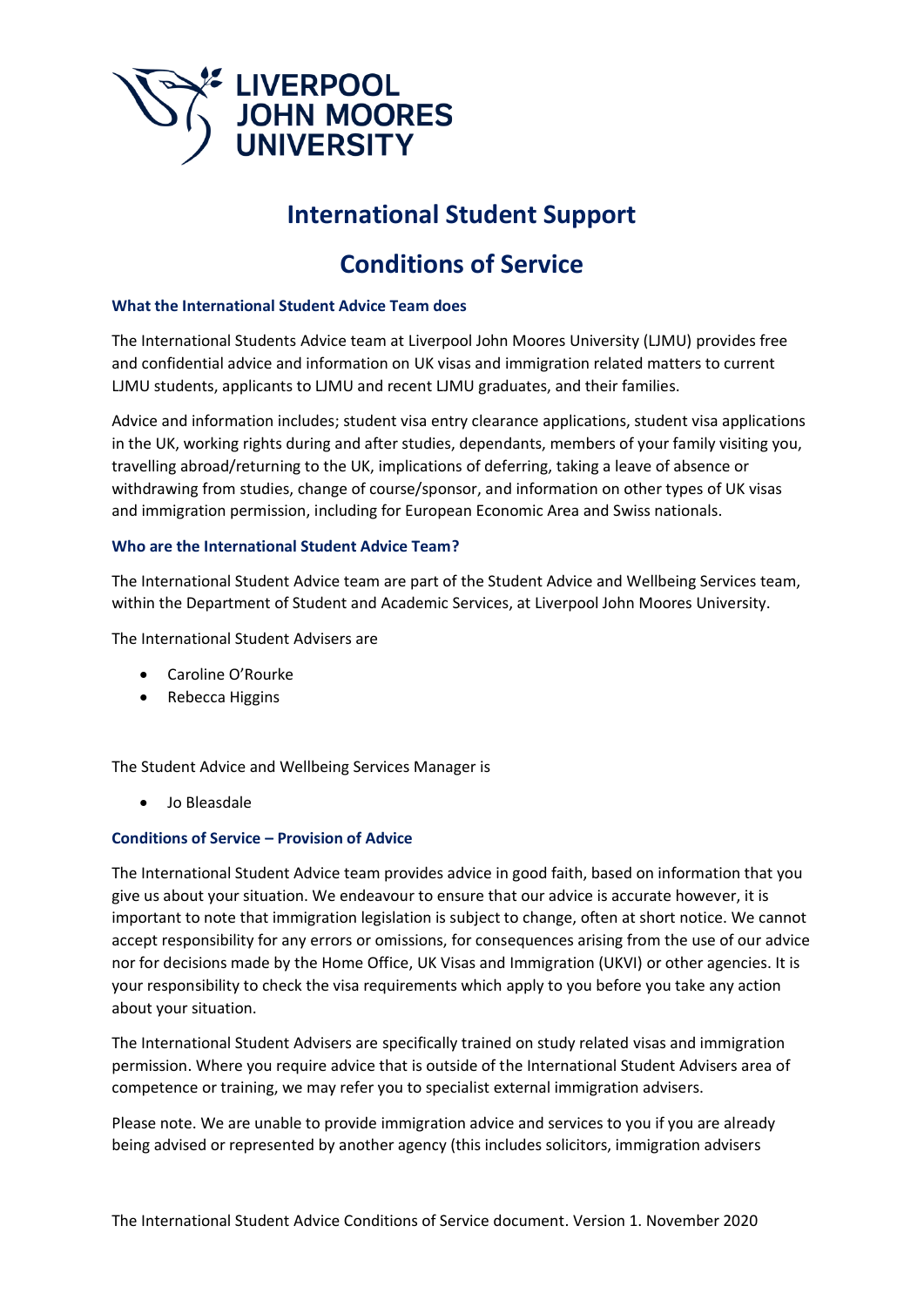

and/or lay advisers), as this could present a conflict of interest which may not be in your best interest.

## **The regulation of Immigration Advice and Codes of Standards and Ethics**

The Immigration and Asylum Act 1999 established a scheme to regulate the provision of immigration advice and services in the UK and created the [Office of the Immigration Services Commissioner](https://www.gov.uk/government/organisations/office-of-the-immigration-services-commissioner) (OISC). Under this Act, the provision of immigration advice or immigration services is prohibited unless a person is registered with the OISC, authorised to practice by a designated professional body (eg. Law Society) or exempt under the terms of the Act.

UK public universities have been given block exemption from registration with the OISC, however we are still covered by the Act and its provisions.

The International Student Advisers are the only designated members of staff at LJMU who are appropriately trained to provide immigration advice and services to students at LJMU.

LJMU is a member of the [UK Council for International Student Affairs](https://www.ukcisa.org.uk/) (UKCISA) and we operate in accordance with their Code of Ethics for those advising International Students .

The International Student Advisers attend regular training and updates from UKCISA and are members of the Association of Student Immigration Advisers (AISA).

## **Data Protection and Confidentiality**

The International Student Advice team operate in accordance with the [2018 Data Protection Act.](https://www.gov.uk/data-protection) This Act aims to ensure that personal information is used in a way that is fair to individuals and protects their rights. We will not pass on personal information about you to anyone outside LJMU, subject to the following exceptions:

- Where we have your explicit verbal or written consent to disclose the information;
- Where we believe you or others are in danger;
- Where we are required to do so by law, for example, breaches in visa conditions may need to be reported to UKVI if required, in line with LJMU´s Student Sponsor License responsibilities;
- Where we are otherwise required to do so by law

We would always encourage you to pass on the information yourself and would attempt to obtain your consent, if at all possible.

## **Liaison and correspondence**

It may be appropriate for the adviser to liaise with a third party, for example, your Faculty, Registry or UKVI. This is so that we can advise you accurately about your situation and the impact of this on visa issues.

In line with our professional requirements, the International Student Advisers may discuss visa/immigration issues with other members of the Student Advice and Wellbeing Services team or with the UK Council for International Student Affairs (UKCISA). We do not identify you by name if we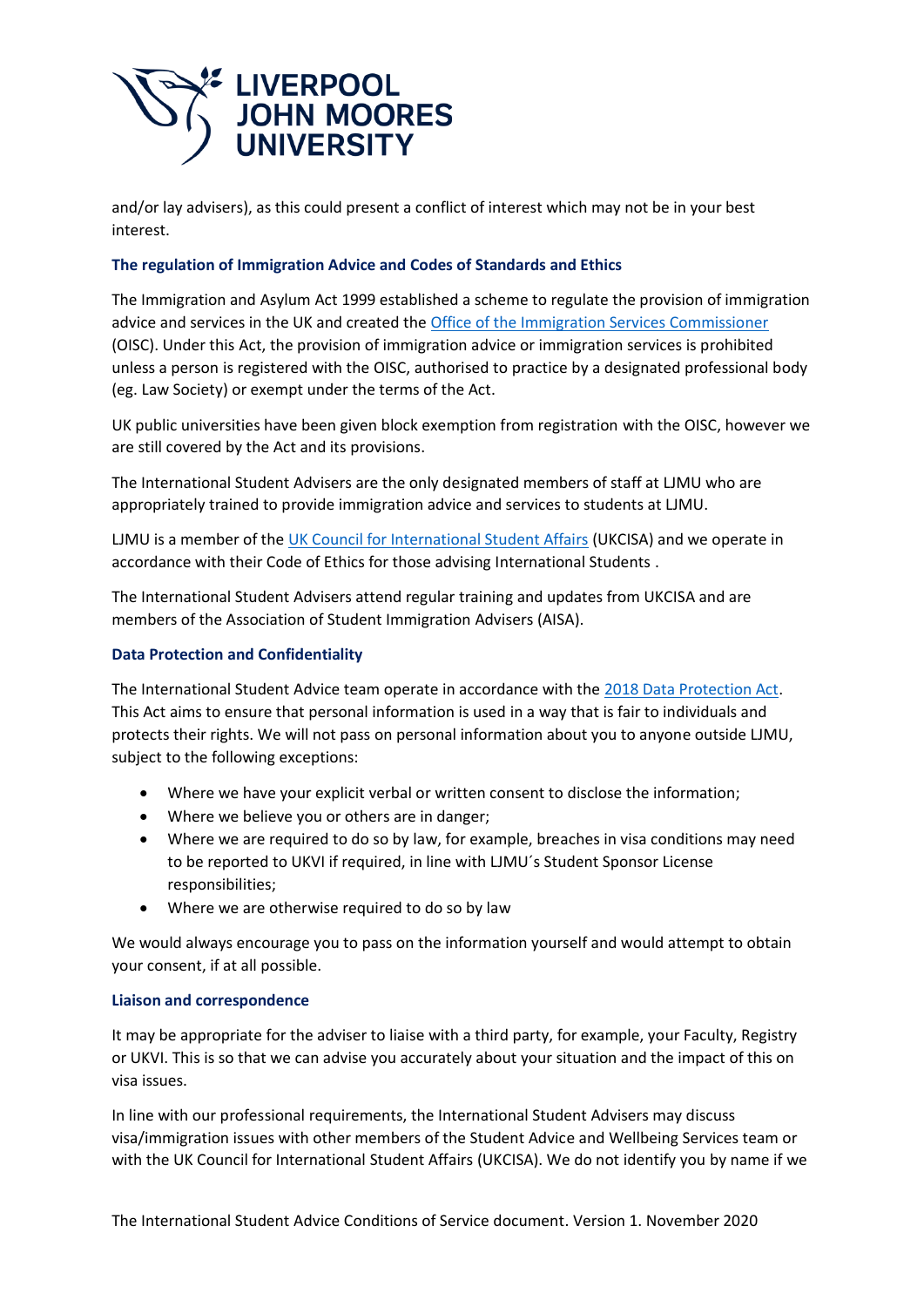

speak to UKCISA about your situation. The purpose of doing this is so that we can offer you clear, accurate and professional advice.

## **Record Keeping**

It is professional practice for International Advisers to keep written case notes on students and their enquiries. All case notes, related documents and email communication are kept secure electronically in LJMU´s Customer Relationship Management (CRM) system within the Service, with access restricted to International Student Advisers and the Student Advice and Wellbeing Services team. In line with the OISC code of standards, case notes are kept for a period of six years. After this time, they are destroyed securely.

## **Statistics**

We keep general statistics about students who use our service along with the nature of their enquiry. They are used to monitor and improve the effectiveness of our service for students and to report patterns and trends to senior management at LJMU.

## **Comments, suggestions and complaints**

We welcome your feedback and suggestions for how we might improve and develop the service we provide to our students. We are happy to receive comments by email at [InternationalAdvice@ljmu.ac.uk](mailto:InternationalAdvice@ljmu.ac.uk) 

If you have a complaint regarding our service, please let us know or email [InternationalAdvice@ljmu.ac.uk](mailto:InternationalAdvice@ljmu.ac.uk) and we will do our best to resolve the matter swiftly and informally. If you are still unhappy, please see the [University's Student Complaint Procedure](https://www.ljmu.ac.uk/about-us/public-information/student-regulations/student-complaints):

## **How to contact us**

• Check our website:

# [www.ljmu.ac.uk/discover/student-support/international-student-support](http://www.ljmu.ac.uk/discover/student-support/international-student-support)

• Attend our in person/ online workshops and information sessions

We organise regular workshops and information sessions on a number of visa and immigration related matters including on applying for/ extending student visas, working in the UK during/after studies, Travelling and Schengen Visas, Brexit and options for European students and other topics (see website for details).

• Email advice

If our website and workshops have not answered your questions in full, you can email us on InternationalAdvice@ljmu.ac.uk. Please provide your name, student number, type of visa you are holding or intending to apply for, visa expiry date along with your questions.

We aim to respond within 3 working days (5 working days during busy periods) and often respond much sooner.

The International Student Advice Conditions of Service document. Version 1. November 2020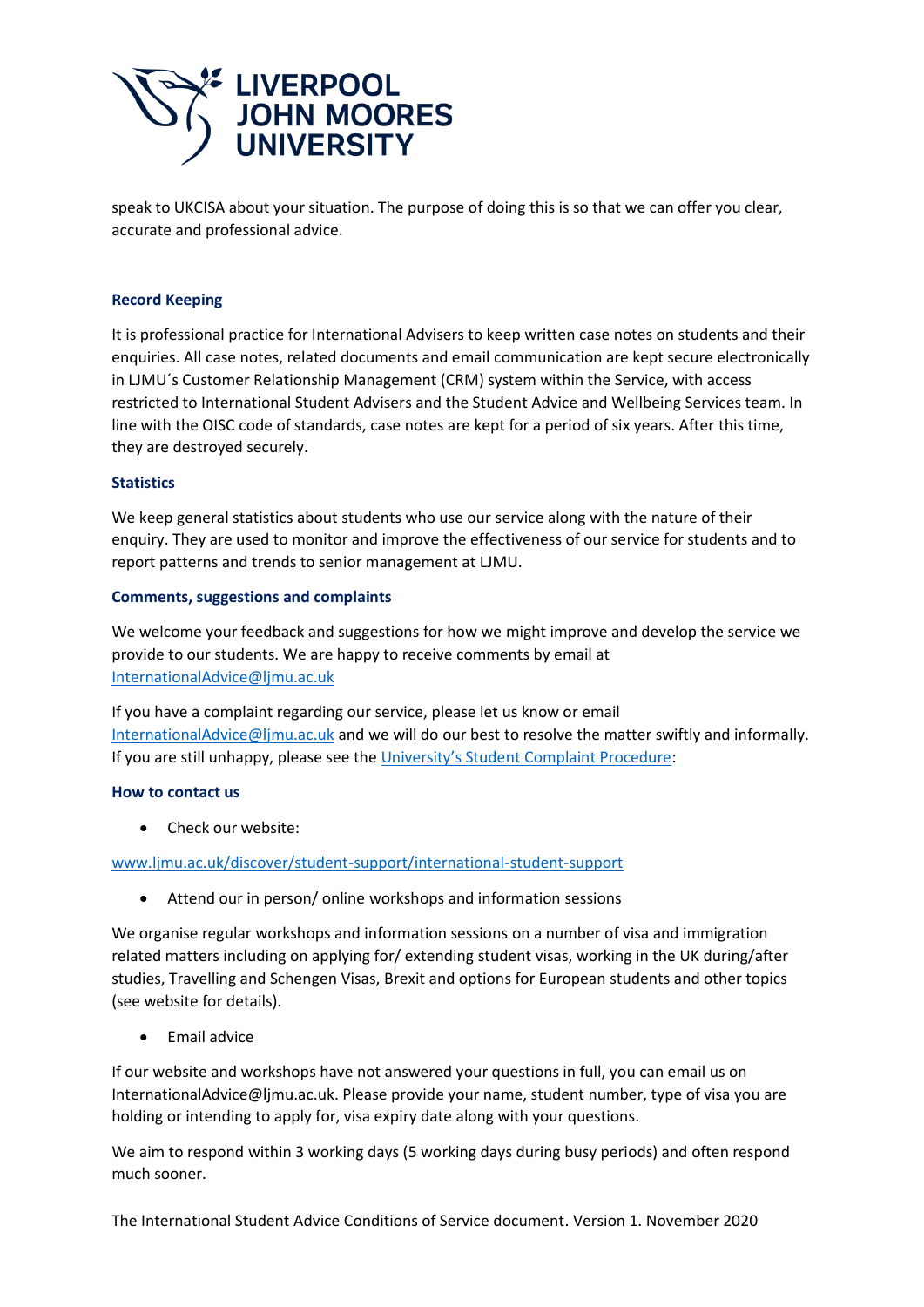

• One to one appointments

If you wish to have an in person, telephone or online video/audio call (eg MS Teams) appointment, these are bookable through the LJMU website.

## **You can expect the International Student Advisers to**

- Provide you and any members of your family accompanying you to a free, confidential and non-judgemental service
- Provide advice and information about your immigration status from experienced staff in accordance with the Code of Standards issued by the Office of the Immigration Services Commissioner and the UKCISA/AISA Code of Ethics;
- Provide access to up to date information relating to the particular needs of international students and their families through our website
- Run workshops/ information sessions on a range of issues affecting international students;
- Seek your views on how to meet your needs and how we might make improvements.

## **The International Student Advisers expect you to:**

- Seek advice at the earliest opportunity and particularly if problems arise;
- Comply with the UK Immigration Rules and the conditions of your visa;
- Provide us with accurate information when seeking advice;
- Show respect for our staff and other service users;
- Keep appointments or inform us as early as possible if you are unable to attend;
- Give us feedback on the service you have received from us.

## **Other Sources of Advice:**

## **The UK Council for International Students Affairs (UKCISA)**

[www.ukicsa.org.uk](http://www.ukicsa.org.uk/) +44 20 7788 9214 (Monday to Friday 1-4pm).

The Council for International Education offers free confidential telephone advice on immigration matters and they provide information on a range of student related topics

## **The Office of the Immigration Services (OISC)**

[www.gov.uk/government/organisations/office-of-the-immigration-services-commissioner](http://www.gov.uk/government/organisations/office-of-the-immigration-services-commissioner)

You can search the OISC website for registered independent immigration advisers

## **UK Government Home Office and Visas and Immigration (UKVI)**

## [www.gov.uk/visas-immigration](http://www.gov.uk/visas-immigration)

You can find visa applications forms, policy guidance and obtain information about visa eligibility and immigration rules for all types of visas applied for inside and outside of the UK.

## **Alternative Sources of Immigration Advice**

## **Immigration Law Practitioners' Association (ILPA)** [www.ilpa.org.uk](http://www.ilpa.org.uk/)

The International Student Advice Conditions of Service document. Version 1. November 2020